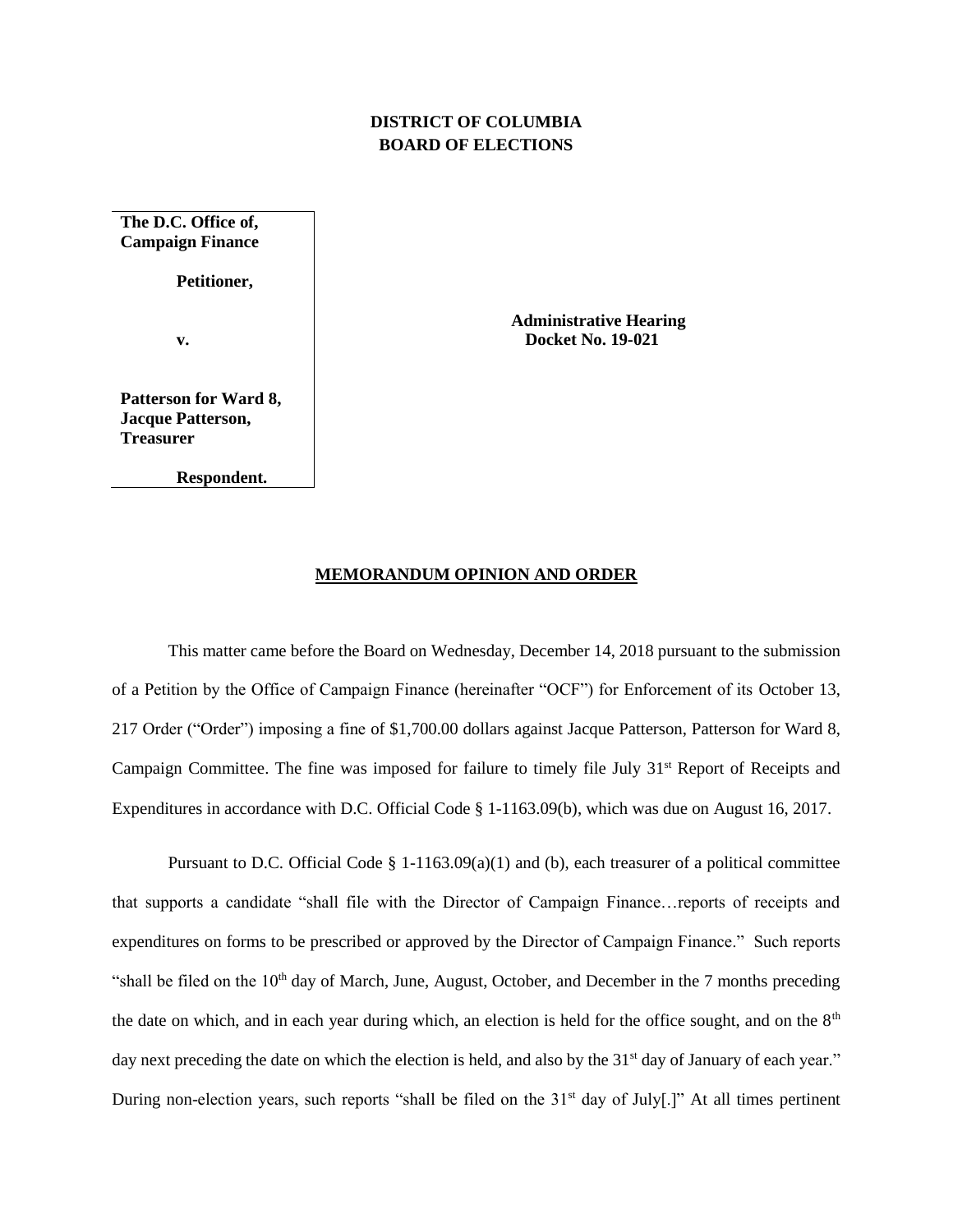hereto, Respondent was required to file the July 31<sup>st</sup> Report of Receipts and Expenditures by the required due date. Respondent failed to timely file the July 31<sup>st</sup> Report of Receipts and Expenditures by August 16, 2017.

Pursuant to 3 DCMR §§3709.3 and 3709.4, OCF issued to the Respondent a Notice of Hearing, Statement of Violations, and Order of Appearance ("Notice of Hearing") dated August 30, 2017, ordering him to appear at an informal hearing on September 13, 2017, and show cause why he should not be found in violation of the D.C. Campaign Finance Act of 2011, as amended by D.C. Official Code § 1-1163.01 *et seq.*, and fined accordingly. Pursuant to 3 DCMR § 3709.4(f), the Notice of Hearing was served by regular mail. The amended Notice of Hearing served by regular mail and certified mail were not returned to OCF. The Respondent did not appear at the hearing.

Pursuant to 3 DCMR § 3709.8, OCF rescheduled the informal hearing for October 3, 2017, and issued to the Respondent an amended Notice of Hearing to reflect the rescheduled hearing date. Pursuant to 3 DCMR § 3709.8(c), the amended Notice of Hearing was served by regular mail and certified mail on September 21, 2017. The amended Notice of Hearing served by regular mail and certified mail were not returned to OCF. The Respondent failed to appear at the second hearing.

The penalty established by 3 DCMR §§ 3711.1(b) and 3711.2(f) for failure to file the July 31<sup>st</sup> Report of Receipts and Expenditures, required by D.C. Official Code § 1-1163.09(b), is a fine of \$50 per day for each business day subsequent to the due date. In accordance with D.C. Official Code § 1-1163.35(a)(3) and 3 DCMR § 3711.4, Respondent may be fined a maximum of \$4,000 for failing to timely file a Report of Receipts and Expenditures. Under 3 DCMR § 3711.7, for good cause shown, the Director of Campaign Finance may modify, rescind, dismiss, or suspend any fine. On the basis of the record and the recommendation of the Hearing Officer, the Director issued the Order imposing a fine of \$1,700.00 dollars for failure to timely file the July 31<sup>st</sup> Report of Receipts and Expenditures, in accordance with D.C. Official Code § 1-1163.09(b) on October 13, 2017. The fine of \$1,700.00 became effective on October 30,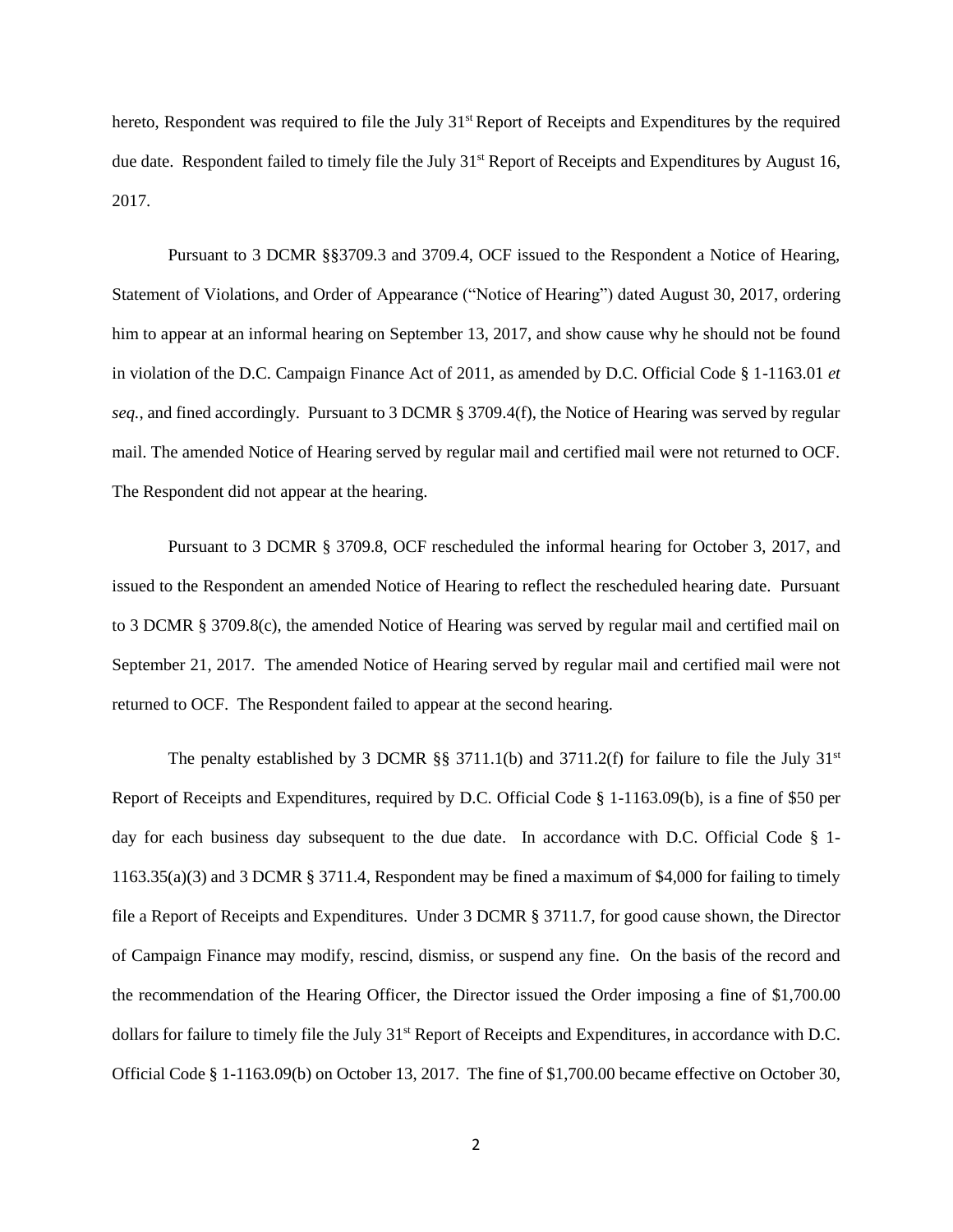2017 the 16<sup>th</sup> business day following the issuance of the Order of the Director, pursuant to 3 DCMR  $\S$ 3711.5 and 3711.6; and in absence of a request for review of the penalty by Respondent to the Board of Elections, in accordance with 3 DCMR § 3709.11. The deadline for payment of the fine imposed was November 9, 2017 pursuant to 3 DCMR §§ 3711.5 and 3711.8, within 10 business days of the effective date of the issuance of the Order of the Director. To date, the Respondent has failed to pay the fine imposed by the Order.

On June 25, 2018, OCF transmitted a Petition for Enforcement of its Order to the Office of the General Counsel for the Board. The General Counsel held a pre-hearing conference in the matter on July 18, 2018. Despite being served by regular mail and electronic mail on July 12, 2018 respectively, the Respondent failed to appear. The Board held a hearing in the matter on Wednesday, December 14, 2018. Despite being served with notice of this hearing by regular mail and electronic mail on December 4, 2018, the Respondent again failed to appear.

D.C. Code § 1-1163.35(a)(4) provides that "[i]f the person against whom a civil penalty is assessed fails to pay the penalty, the Elections Board shall file a petition for enforcement of its order assessing the penalty in the Superior Court of the District of Columbia." OCF has shown that the fine of \$1,700.00 imposed against the Respondent was wholly justified. Despite numerous attempts on the part of the Office of the General Counsel to meet with the Respondent and arrange to settle the matter, the Respondent has not demonstrated a willingness to do so.